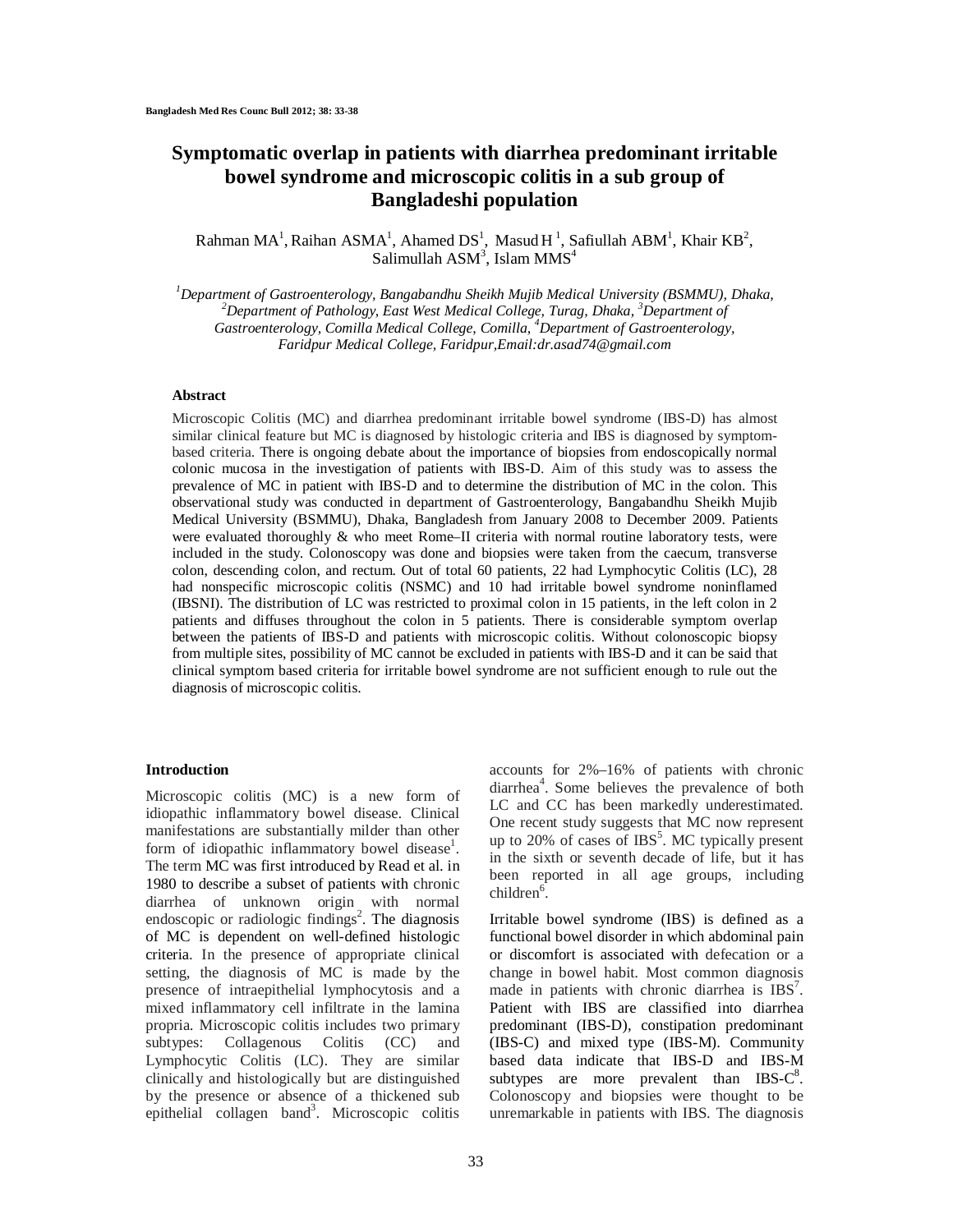is therefore symptom-based and experts have developed criteria for the diagnosis of IBS. The Manning, Rome, and Rome II criteria are widely used to identify IBS patients in research studies $9-12$ . But only a fraction of patients with chronic diarrhea actually meet the criteria for diagnosis of IBS. It is possible that many of the patients labeled as IBS-D has actually microscopic abnormality in the colorectum $13$ . The symptoms of MC have been frequently attributed to IBS-D, often for many years before diagnosis $14$ . Thus, differentiating patients with functional bowel disorders from those with MC can be difficult particularly when colonoscopy is not conclusive.

This study aimed to assess the prevalence of MC in patients considered as IBS-D with endoscopically normal mucosa and to determine the distribution of MC in the colon whether diffuse or focal.

# **Materials and Methods**

This observational study was carried out in the department of gastroenterology, BSMMU, Dhaka during the period from December 2008 to October 2009. Patients presented with chronic non-bloody diarrhea and abdominal pain or discomfort, were initially selected for the study from the outpatient department. Patients who met Rome-II criteria and who had completed a full negative evaluation for other organic disease were finally included. The evaluation included detailed history, physical examination, complete blood count, thyroid function test, blood glucose, stool routine and microscopic examination, fecal fat estimation (qualitative) and chest X-ray P/A view. All the study population was evaluated for the safety and possible complication of colonoscopy. There after a preparation for full colonoscopy was given. Patients were prepared for colonoscopy with 350 ml of 20% manitol taken orally*.* Informed written consent was taken from every patient. Sixty four patients were diagnosed as IBS-D on the basis of Rome II criteria and underwent colonoscopy. Four had endoscopic abnormality, of these four, two had colonic tuberculosis, one had amoebic ulcer, and one had nonspecific ulcer in the ascending colon and were excluded from the study. In 60 patients colonoscopy was found to be normal and biopsy specimens were taken from caecum, transverse colon, descending colon, and rectum, two bites from each site. Biopsy specimen were fixed in 10% formalin in separate container and sent for histopathology. No sedation or procedure related complication was occurred.

Tissue sections were stained with hematoxylin and eosin, and Masson's trichrome stain. Measurement of thickness of the sub epithelial collagen layer and counts of IEL were performed on well-oriented biopsies (sections perpendicular to the mucosal surface). The number of intra epithelial lymphocytes (IEL) was estimated by counting the lymphocytes per 100 intercryptal epithelial cells. At least five noncontiguous intercryptal spaces, excluding areas over lymphoid follicles were examined, and the mean number of IEL was expressed per 100 epithelial cells. The thickness of the sub epithelial collagen band was measured with an optical micrometer. Chronic inflammatory cells (lymphocytes, plasma cells and histiocytes) in the lamina propria were categorized as mild, moderate and numerous arbitrarily. Histological assessment of biopsy specimens were categorized into different groups according to the method used in previous study<sup>15</sup>. IBSNI were considered when IEL were found to be <20/100 EC and lamina propria revealed no chronic inflammatory cell infiltration. NSMC was considered if IEL were found to be <20/100 EC and lamina propria shows focal neutrophil infiltration and apparent increase in lamina propria cellularity. LC was considered when IEL were found to be >20/100 EC and chronic inflammatory cell infiltration in the lamina propria. Collagenous colitis would be considered if, IEL≥ 20/100 EC and chronic inflammatory cell infiltration in the lamina propria with sub epithelial collagen band thickening  $\geq 10 \mu$ m. For descriptive and analytical purpose large bowel was divided into left colon including rectum and descending colon, and proximal colon including the splenic flexure transverse colon, ascending colon and the caecum. The inflammation was considered to be focal when limited to either proximal or into the left colon and diffuse if inflammation involved both proximal and left colon<sup>16</sup>. Histopathological examination of the biopsy specimens was studied by one of the senior, expert pathologist who was blind to the patient's underlying symptom and colonoscopic finding.

Data were expressed as mean±SD (range) unless otherwise stated. Informed written consent was taken from every patient. Permission was taken from the concerned ethical committee of BSMMU in order to undertake the study. All patients enrolled in this study were explained about the nature and purpose of the study.

# **Results**

A total of 64 subjects were studied with colonoscopy on the basis of their symptoms suggestive IBS-D according to Rome II criteria. Out of sixty four patients two patients were found to be have colonic tuberculosis, one had amoebic ulcer in the caecum and one had nonspecific ulcer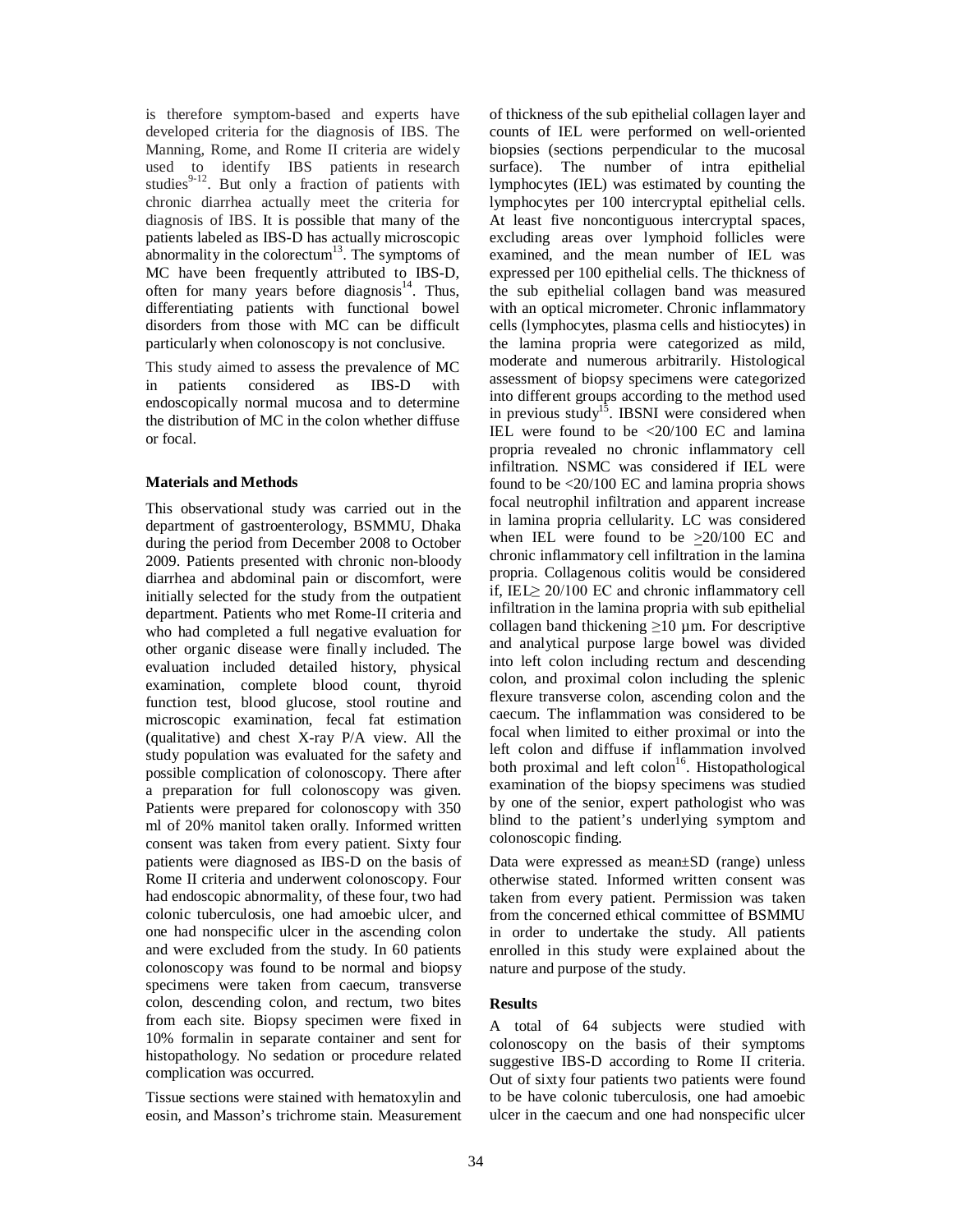in the ascending colon. Colonoscopic biopsies were taken from sixty patients who had normal colonoscopic finding and were studied for evidence of mucosal inflammatory cell infiltration. Among them 52(86.67%) patients were male and 8(13.33%) were female. Demographic data are shown in table I.

**Table I:** Demographic Data

| Total no of patients             | 60             |
|----------------------------------|----------------|
| Age (years) Mean+SD              | $31.07 + 8.16$ |
| Male                             | 52             |
| Female                           | 8              |
| Symptom duration (months)        | $67(12-216)$   |
| Monthly income (Average in taka) | 5500           |

Intraepithelial lymphocytes were studied. Result is shown in table II. Twenty two (36.7%) of study subjects had  $\geq$ 20 IEL/100EC and 38(63%) had <20IEL/100EC. None shows total absence of intraepithelial lymphocytes.

**Table II:** Pattern of IEL of colonic mucosa (n=60)

| Number of IEL                      | No. of patients $(\%)$ |
|------------------------------------|------------------------|
| $\geq$ 20/100 epithelial cell (EC) | 22 (36.7%)             |
| $< 20/100$ epithelial cell (EC)    | 38 (63.3%)             |

Chronic inflammatory cells in the lamina propria were studied including lymphocytes, plasma cells and histiocytes altogether. Table III reveled that all patients who had IEL >20/100 EC also had increased chronic inflammatory cells infiltration in the lamina propria. Where as in patients those with IEL <20/100 EC, out of 38 patients 28 person showed increased chronic inflammatory cells infiltration and remaining 10 had no chronic inflammatory cell infiltration in the lamina propria.

**Table III:** Pattern of chronic inflammatory cell (lymphocytes, plasma cells and histiocytes) in the lamina propria (n=60)

|               | IEL>20/100<br>$EC$ group $(n=22)$ | IEL<20/100<br>$EC$ group $(n=38)$ |
|---------------|-----------------------------------|-----------------------------------|
| Increased     | 22                                | 28                                |
| Not increased |                                   | 10                                |

Mean thickness of the subepithelial collagen band were studied in two groups. Table IV shows that mean thickness of the sub epithelial collagen band is  $\lt 10 \mu m$  in all patients of both groups.

**Table IV:** Mean Thickness of subepithelial collagen band in two groups  $(n=60)$ .

|                 | IEL $>20/100$ EC group | IEL < $20/100$ EC group |  |
|-----------------|------------------------|-------------------------|--|
|                 | $n=22$                 | $n=38$                  |  |
| Thickness in um | $1.77 \pm 0.92$        | $1.47 + 0.56$           |  |
| $(Mean \pm SD)$ |                        |                         |  |

Histologic assessment of biopsy specimens were categorized into three groups, as is shown in table V. Lymphocytic colitis was considered when IEL were found to be  $\geq 20/100$  EC and chronic inflammatory cell infiltration in the lamina propria. Nonspecific microscpopic colitis was considered if IEL were found to be <20/100 EC but lamina propria shows focal neutrophil infiltration and apparent increase in lamina propria cellularity. Irritable bowel syndrome non inflammed were considered when IEL were found to be <20/100 EC and lamina propria revealed no chronic inflammatory cell infiltration. Out of 60 patients, 22(36.7%) were LC, 28 NSMC, 10 patients were considered as IBSNI and none was found to have CC.

**Table V:** Classification of inflammatory change in colonic mucosa on the basis of histologic assessment

| Diagnosis           | No. of patient $(\%)(n=60)$ |
|---------------------|-----------------------------|
| Lymphocytic colitis | 22 (36.7%)                  |
| NSMC.               | 28 (46.5%)                  |
| <b>IBSNI</b>        | $10(16.8\%)$                |

Mean number of IEL was studied in different groups as is shown in table VI. Mean number of IEL is highest in patients with LC  $(22.7\pm2.41)$  than IBSNI (9.95±2.15), NSMC (11.71±1.83).

**Table VI:** Mean number of IEL / 100 EC in different group.

|                 | LC $(n=22)$ | NSMC $(n=28)$ IBSNI $(n=10)$ |               |
|-----------------|-------------|------------------------------|---------------|
| IEL/100EC       | $22.7+2.41$ | $11.71 + 1.83$               | $9.95 + 2.15$ |
| $(Mean \pm SD)$ |             |                              |               |

Site of involvement of microscopic colitis was studied. Colonic involvement was found to be confined only in the proximal colon in most of the cases (68.2%), two patients (9.1%) had only left sided involvement. Five patients (22.7%) had diffuse disease involving the whole colon as is shown in table VII.

**Table VII:** Distribution of LC in the colon (n=22).

|                | Frequency | Percentage |
|----------------|-----------|------------|
| Proximal colon | 15        | 68.2       |
| Left colon     |           | 9.1        |
| Diffuse        |           | 22.7       |
| Total          |           | 100        |

The table VIII shows the frequency of disease in different segment of the colon. Disease was found to be in the caecum in 9 patients (40.91%), in the transverse colon in 6 (27.27%), in the rectum in 2(9.09%) patients, and none had isolated disease in the descending colon but 5 (22.73%) patients had disease both in the proximal colon and in the left colon simultaneously.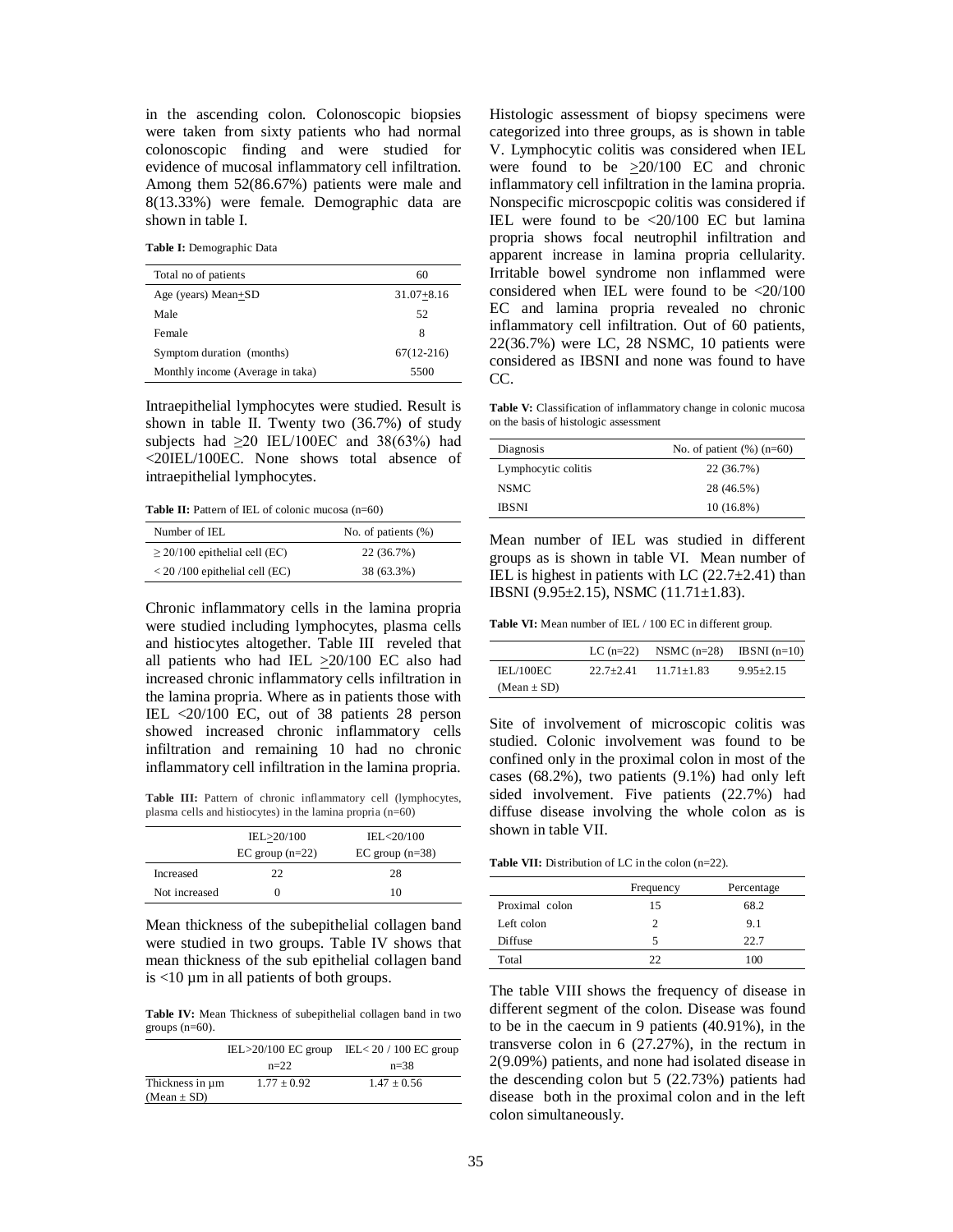**Table VIII:** Segmental distribution of the disease (n=22).

| Site             | Frequency | Percentage (%) |
|------------------|-----------|----------------|
| Caecum           |           | 40.91          |
| Transverse colon | h         | 27.27          |
| Descending colon |           |                |
| Rectum           | 2         | 9.09           |
| Diffuse          |           | 22.73          |

# **Discussion**

Microscopic colitis and IBS-D are two important cause of chronic diarrhea. Since the first description of MC syndromes (CC and LC), the importance of obtaining mucosal biopsy specimens when the colon is endoscopically normal in patients with diarrhea has been widely recognized. Increased recognition of MC in recent years is likely due to increased awareness of its existence. Therefore, the reported prevalence seems to change within years.

In this study patients with chronic non bloody diarrhea who were initially considered as IBS-D under Rome II definition, histopathological study of colonic mucosa demonstrate considerable overlap with the features of MC in a significant number of patients. In this study out of 60 patients, who were initially diagnosed as IBS-D, 22 (36.7%) patients (86.36% male and 13.64% female) fulfilled the histologic criteria of MC.

A prospective study of 77 patients meeting Rome criteria, by Chadwick VS found that 10% fulfilled histologic criteria for microscopic colitis<sup>15</sup>. David Limsui et al. in their study identified one hundred thirty-one cases of microscopic colitis. Sixty-nine (53%) and 73(56%) of these patients met Rome and Rome II criteria for IBS, respectively. Fiftyfour (41%) had three or more Manning criteria<sup>4</sup>. Study by Hamid Tavakkoli et al. included a total of 138 patients of IBS with mean age of 34.7 years (female 55.1% and male 44.9%) after meeting Rome-II criteria. All underwent colonoscopy and biopsy. The histologic findings revealed MC in 13  $(9.42\%)$  patients<sup>17</sup>. A Turkish study of 129 patient with non-bloody diarrhea revealed LC in 12 (9%) patients (Mean age: 45 year, range: 27-63) and CC was diagnosed in only 3 (2.5%) patients (mean age: 60 years, range:  $54-65$ <sup>14</sup>. In Sweden, MC was reported in 4% of patients with non-bloody chronic diarrhea in 1993, but this rate was reported as 10% in 1998<sup>18-20</sup>. Patients fulfilling the criteria of LC is found to be high (36.7%) in this study comparing to other studies done in different countries. This may be due to referral bias as the study was done in a tertiary centre or prevalence of MC may be truly high in our country.

Patients meeting criteria for MC in present study were younger (average: 31.13±7.54 years) because most of the patients selected for the study were under 55 years of age. The proportion of male patient was more in all the age group and this may be a selection bias. In this study we found all patients with MC to have LC, none had CC. Of these 19(86.36%) were male, 3(13.64%) were female.

The reason of absence of CC in our study might be duo to that, most of the patients (86.67%) in our study were younger male and only small number of patients (13.33%) were female and CC may be uncommon in our country. This finding is consistent with the other studies. It was stated in different studies that, LC is more common than CC and CC is more common in female and elderly people<sup>18,20-22</sup>. The gender difference for lymphocytic colitis is less striking than for collagenous colitis in some studies. A female predominance has been described, particularly for CC, with female-to-male ratio as high as  $20:1^{21}$ . LC is more common than CC in USA. In one study the prevalence of LC and CC was 12.6% & 7.1% respectively<sup>23</sup>. Female/male ratio was reported as  $5/1$  from Iceland and 2.1 from Sweden<sup>18,20-22,24,25</sup>. Fernandez-Banares F et al. in a study showed the incidence of LC is three times higher than that of  $CC^{22}$ . Tuncer C et al. in a study of 30 patients with IBS found 23.3% to have LC and none had  $CC^{26}$ .

In the present study of the remaining 38 (63.7%) patients, 28 were considered as nonspecific microscopic colitis (NSMC) and 10 patients were considered as irritable bowel syndrome non inflamed (IBSNI), which was supported by the study of Chadwick et al<sup>15</sup>.

The observed increases in lymphocyte populations in all subgroups of patients, including those with no apparent inflammation on conventional histology (IBSNI), suggest that immune activation is an important feature of patients with IBS. Such changes in lymphocytic populations would be unlikely to occur over the time course of bowel preparation, and it is reasonable to speculate that they are related to the pathophysiology of the disease<sup>15</sup>.

This study showed that in 68.2% disease (MC) were limited to proximal colon, in 9.1% limited to left colon and in 22.8 % the disease was diffuse. Disease was found most frequently in the caecum (40.91%), none of the patient had isolated disease in the descending colon but two patients (9.09%) revealed presence of the disease in the rectum. Disease was confined to transverse colon in 6 (27.27%) patients. Five patients (22.73%) showed disease within proximal and left colon at the same time (i.e. these patients had disease either in caecum plus transverse colon plus descending colon and rectum or caecum plus descending colon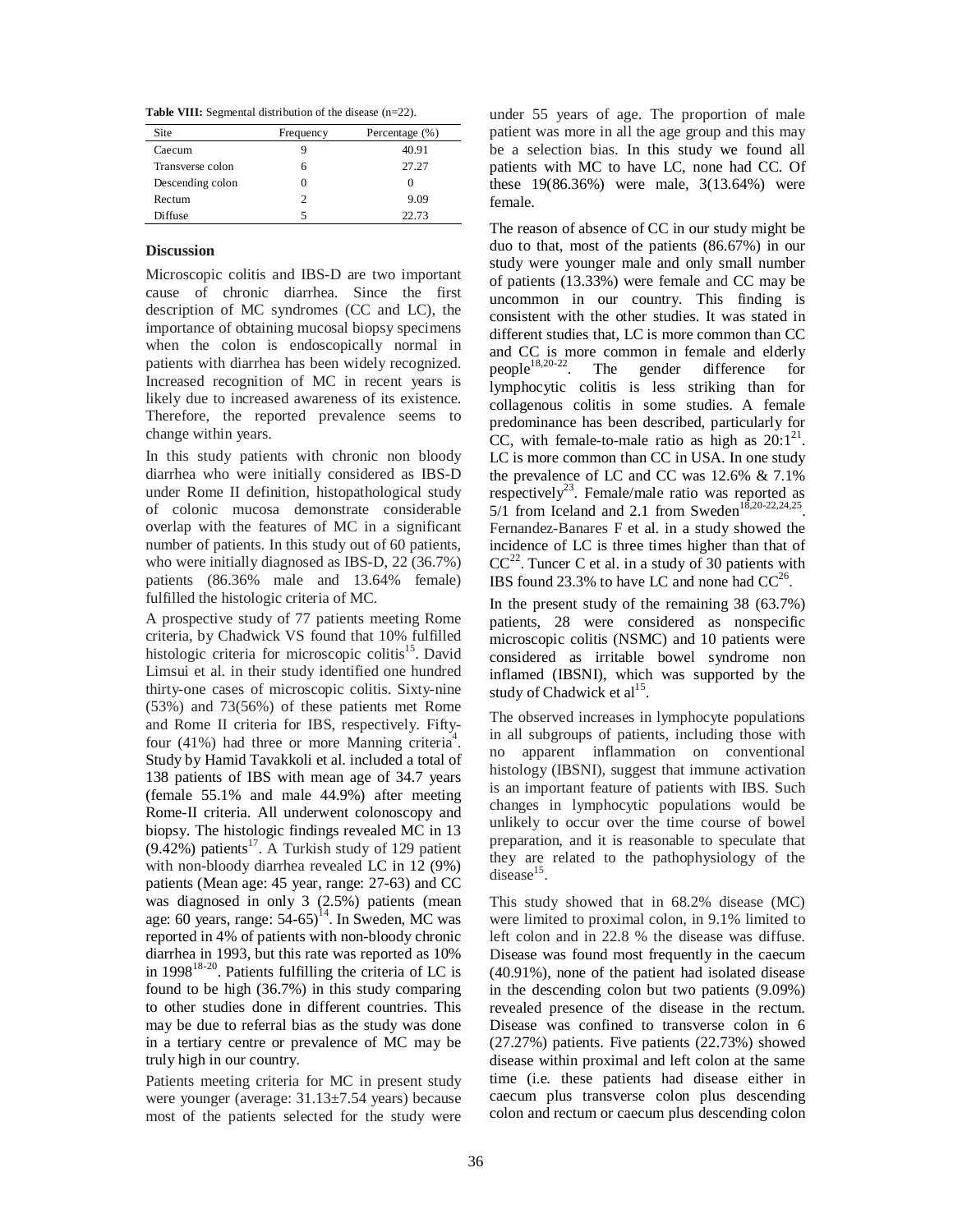or caecum plus rectum), and were considered diffuse disease. So our study results imply that a diagnosis of MC cannot be excluded without a total colonoscopy with biopsy being performed and biopsy should taken not only from distal colon but caecum & transverse colon should also be included.

The presence of histopathological changes diffusely throughout the colon has been described in different studies, but the microscopic abnormalities may be limited to the right and transverse  $\text{colon}^2$ . Study by Thijs W.J et al. found MC in 13 out of 103 patients. The distribution was diffuse throughout the colon in ten (77%) and restricted to the right colon, i.e. only in the transverse colon and ascending colon in three (23%) patients. In these three the diagnosis would have been missed if only sigmoidoscopy had been performed<sup>28</sup>. Tanaka et al found a 27% false negative rate in a group of patients with CC if only biopsies were taken within the reach of a 60cm sigmoidoscope<sup>16</sup>. Another study reports that in 40% of patients, the diagnosis of MC would be missed if sigmoidoscopy would have been performed instead of colonoscopy, implying that sigmoidoscopy is insufficient for diagnosing this disease<sup>29</sup>. MacIntosh et al obtained rectal biopsy in 89 patients with IBS and found no significant pathologic findings. They concluded that patients with normal colonoscopy and diagnosis of IBS are unlikely to have histologic abnormalities in the rectum and rectal biopsies are unnecessary in the investigation of IBS $^{30}$ .

The patients with LC in this study had a mean intraepithelial lymphocyte count of  $22.72$  ( $\pm 2.41$ ) cells per 100 intercryptal epithelial cells.

In the studies of Baert et al and Lazenby et al. mean IEL per 100 intercryptal epithelial cells was 29.4 and  $34.7$  respectively<sup>21,31</sup>. Study by David Limsui et al.showed that patients with MC had a mean intraepithelial lymphocyte count of 50.2 per 100 epithelial cells (range, 20-120)<sup>4</sup>. Another study by Fernando Ferna´ndez-Ban˜ares included thirtyseven patients with CC and 44 with LC. All patients with MC had an increase in the number of IEL, with a mean value of 23.6±1.1% (range 12- 40%) in patients with CC, and  $36.6 \pm 1.7$ % (range 24-57%) in those with  $LC^{32}$ . There is increasing interest in the possible role of inflammatory processes in the pathogenesis of IBS. Studies have found low-grade infiltration of lymphocytes in the myenteric plexus in jejunal biopsies and increased mast cells in ileal and caecal biopsies of IBS patients<sup>4</sup>. In one of the study of post infectious irritable bowel syndrome (PI-IBS) showed that patients did not have an increase in intraepithelial

lymphocytes (8.2 lymphocytes per 100 epithelial cells versus 8.6 per 100 epithelial cells in controls) and no patients met histologic criteria for  $MC^{33}$ . The other study noted a minor initial increase of intraepithelial lymphocytes in patients with PI-IBS following Campylobacter enteritis (2.5 IEL per 100 epithelial cells versus 0.5 IEL per 100 epithelial cells in controls), but this increase declined significantly over 12 weeks to 0.9 IEL per 100 epithelial cells $34$ . Another study also found no significant increase in intraepithelial lymphocytes in PI-IBS patients (9.6 per 100 epithelial cells versus 6.7 per 100 epithelial cells in controls) $35$ . This degree of lymphocytosis does not meet the accepted histologic criteria for the diagnosis of microscopic colitis.

*Conclusion:* In conclusion, this study demonstrates significant symptom overlap between MC and IBS-D. It is also evident that involvement of the left colon seems to be less intense than that of the proximal. The distributions of histopathological abnormalities are located mainly in the caecum and transverse colon but the disease is also diffuse in considerable patients. Prospective studies with large sample size are needed to validate these findings and to give treatment and follow up.

### **Acknowledgement**

This work was supported by department of Gastroenterology, Bangabandu Sheikh Mujib Medical University, Dhaka, Bangladesh.

#### **Reference**

- 1. Marijana P, Njejica J, Daniela B, Svetiana M, Dusanka N, Bojidar B et al. 'Mechanism of diarrhea in microscopic colitis', World J Gastroenterol, 2005; 11(35): 5535-5539.
- 2. Read NW, Krejs GJ, Read MG, Santa Ana CA,morawski SG,Fordtrain JS. 'Chronic diarrhea of unknown origin', Gastroenterology, 1980; 78: 264–71
- 3. Pardi DS. 'Microscopic colitis: an update', Inflamm Bowel Dieases, 2004; 10: 860–870.
- 4. Limsui D, Pardi DS, Camilleri M, Loftus EV 'Symptomatic Overlap between Irritable Bowel Syndrome and Microscopic Colitis'. Inflamm Bowel Disease. 2007; 13(2): 175-181.
- 5. Cross A, Treanor D, Keegan D, Sheahan K, Mulcathy H, o'Donoghue D. 'Microscopic colitis: Increased incidence or increased recognition?', Gastroenterology, 2002; 122(4): A602-3.
- 6. Gremse DA, Boudreaux CW, Manci EA. 'Collagenous colitis in children', Gastroenterology, 1993; 104(3): 906-9.